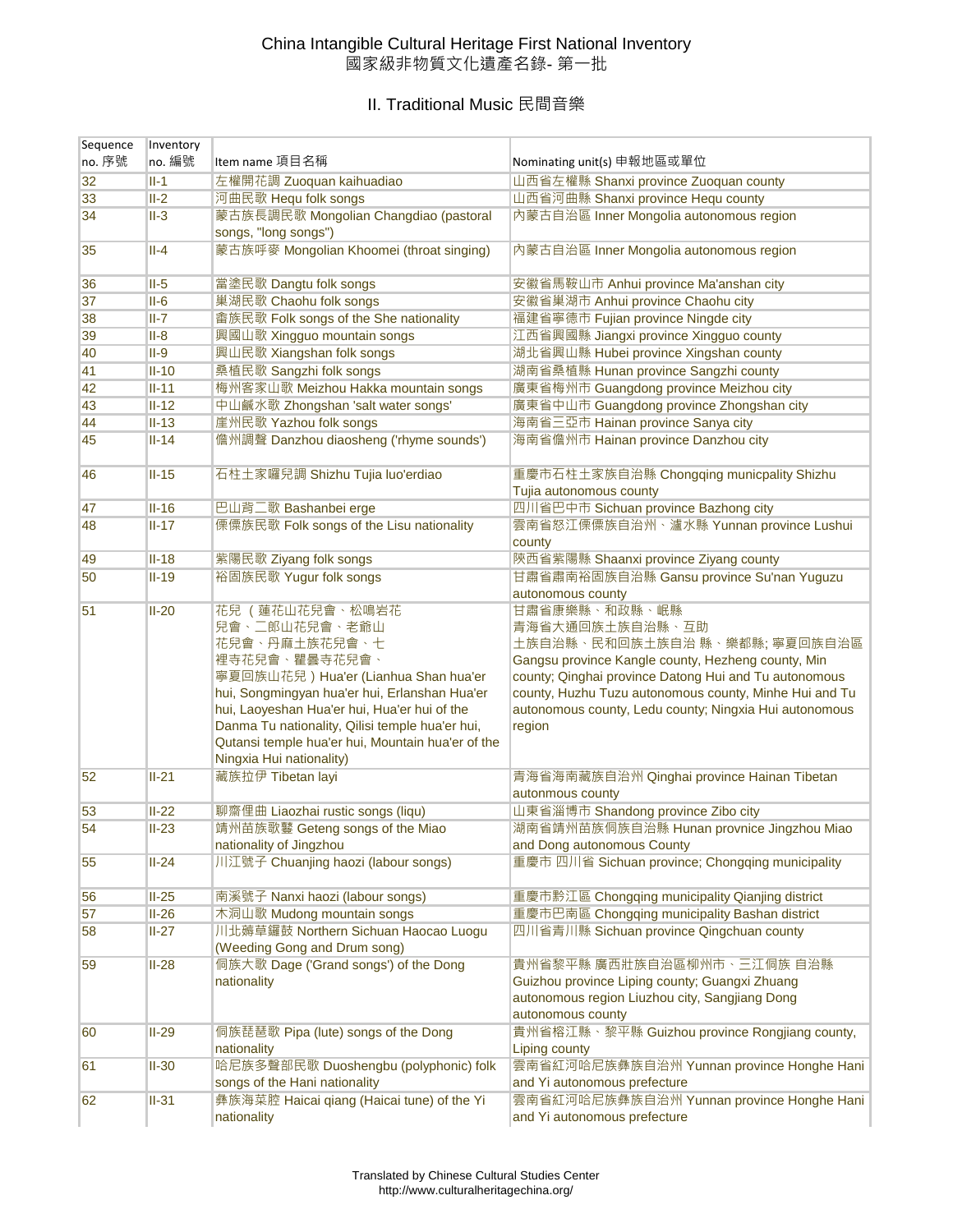## China Intangible Cultural Heritage First National Inventory 國家級非物質文化遺產名錄- 第一批

## II. Traditional Music 民間音樂

| 63 | $II-32$ | 那坡壯族民歌 Folk songs of the Napo Zhuang<br>nationality                                                                                                                               | 廣西壯族自治區那坡縣 Guangxi Zhuang autonomous region<br>Napo county                                   |
|----|---------|-----------------------------------------------------------------------------------------------------------------------------------------------------------------------------------|----------------------------------------------------------------------------------------------|
| 64 | $II-33$ | 澧水船工號子 Lishui boatment haozi (labour<br>songs)                                                                                                                                    | 湖南省澧縣 Hunan province Li county                                                               |
| 65 | $II-34$ | 古琴藝術 Art of the guqin                                                                                                                                                             | 中國藝術研究院 Chinese National Aademy of Arts                                                      |
| 66 | $II-35$ | 蒙古族馬頭琴音樂 Mongolian morin khuur<br>(horsehead fiddle) music                                                                                                                        | 內蒙古自治區 Inner Mongolia autonomous region                                                      |
| 67 | $II-36$ | 蒙古族四胡音樂 Mongolian sihu (khuuchir) music                                                                                                                                           | 内蒙古自治區通遼市 Inner Mongolia autonomous region<br>Dongliao city                                  |
| 68 | $II-37$ | 嗩吶藝術 Art of the suona                                                                                                                                                             | 河南省沁陽市;甘肅省慶陽市 Henan province Qinyang city;<br>Gansu province Qingyang city                   |
| 69 | $II-38$ | 羌笛演奏及製作技藝 Flute performance and<br>manufacturing of the Qiang nationality                                                                                                         | 四川省茂縣 Sichuan province Maoxian county                                                        |
| 70 | $II-39$ | 遼寧鼓樂 Liaoning guyue (drum music)                                                                                                                                                  | 遼寧省、遼陽市 Liaoning province Liaoyang city                                                      |
| 71 | $II-40$ | 江南絲竹 Jiangnan sizhu ('South of Yangtze silk<br>and bamboo'; Southern Chinese string and wind<br>musical instrumental music)                                                       | 江蘇省太倉市; 上海市 Jiangsu province; Shanghai<br>municpality                                        |
| 72 | $II-41$ | 海州五大宮調 Haizhou Wuda Gongdiao Music                                                                                                                                                | 江蘇省連雲港市 Jiangsu province Lianyungang city                                                    |
| 73 | $II-42$ | 嵊州吹打 Shengzhou chuida ('wind and<br>percussion')                                                                                                                                  | 浙江省嵊州市 Zhejiang province Shengzhou city                                                      |
| 74 | $II-43$ | 舟山鑼鼓 Zhoushan luogu ('gongs and drums')                                                                                                                                           | 浙江省舟山市 Zhejiang province Zhoushan city                                                       |
| 75 | $II-44$ | 十番音樂 (閩西客家十番音樂、茶亭十番<br>音樂) Shifan music (Western Fujian Hakka shifan Fuzhou city<br>yinyue, Chating (teahouse) shifan yinyue)                                                     | 福建省龍巖市、福州市 Fujian province Longyang city,                                                    |
| 76 | $II-45$ | 魯西南鼓吹樂 Southwest Shandong Guchui<br>('percussion and wind') music                                                                                                                 | 山東省嘉祥縣 Shandong province Jiangxiang county                                                   |
| 77 | $II-46$ | 板頭曲 Bantou-qu                                                                                                                                                                     | 河南省南陽市 Henan province Nanyang city                                                           |
| 78 | $II-47$ | 宜昌絲竹 Yichang sizhu ('silk and bamboo' string<br>and wind musical instruments)                                                                                                     | 湖北省宜昌市夷陵區 Hubei province Yiling district Yichang<br>city                                     |
| 79 | $II-48$ | 枝江民間吹打樂 Zhijiang folk wind and percussion 湖北省枝江市 Hubei province Zhijiang city<br>music                                                                                            |                                                                                              |
| 80 | $II-49$ | 廣東音樂 Guangdong music                                                                                                                                                              | 廣東省廣州市、台山市 Guangdong province Guangzhou city,<br><b>Taishan city</b>                         |
| 81 | $II-50$ | 潮州音樂 Chaozhou music                                                                                                                                                               | 廣東省潮州市、汕頭市 Guangdong province Chaozhou city,<br>Shantou city                                 |
| 82 | $II-51$ | 廣東漢樂 Guangdong Han music                                                                                                                                                          | 廣東省大埔縣 Guangdong province Dapu county                                                        |
| 83 | $II-52$ | 吹打 (接龍吹打、金橋吹打) Chuida ('wind and<br>percussion') (Jielong chuida, Jingqiao chuida)                                                                                                | 重慶市巴南區、萬盛區 Chongqing municpality Ba'nan<br>district, Wansheng district                       |
| 84 | $II-53$ | 梁平癩子鑼鼓 Liangping laizi luogu                                                                                                                                                      | 重慶市梁平縣 Chongqing municipality Liangping county                                               |
| 85 | $II-54$ | 土家族打溜子 Daliuzi of the Tujia nationality                                                                                                                                           | 湖南省湘西土家族苗族自治州 Hunan province Xiangxi Tujia-<br>Miao autonomous region                        |
| 86 | $II-55$ | 河北鼓吹樂 Hebei guchuiyue ('drum and wind<br>music')                                                                                                                                  | 河北省永年縣、撫寧縣 Hebei province Yongnian county,<br><b>Wuning county</b>                           |
| 87 | $II-56$ | 晉南威風鑼鼓 Jinnan weifeng luogu ('Southern<br>Shanxi powerful drums-and-gongs')                                                                                                       | 山西省臨汾市 Shanxi province Linfen city                                                           |
| 88 | $II-57$ | 絳州鼓樂 Jiangzhou drum music                                                                                                                                                         | 山西省新絳縣 Shanxi province Xinjiang county                                                       |
| 89 | $II-58$ | 上黨八音會 Shangdang Bayinhui ('Eight Sounds')                                                                                                                                         | 山西省晉城市 Shanxi province Jincheng city                                                         |
| 90 | $II-59$ | 冀中笙管樂 (屈家營音樂會、高洛音樂會、<br>高橋音樂會、勝芳音樂會) Jizhong<br>Shengguanyue ('Mouth organ and pipe music')<br>(Qujiaying yinyuehui, Gaoluo yinyuehui, Gaoqiao<br>yinyuehue, Shengfang yinyuehui) | 河北省固安縣、淶水縣、霸州市 Hebei province Gu'an<br>county, Laishui county, Bazhou city                   |
| 91 | $II-60$ | 銅鼓十二調 Tonggu shi'er diao                                                                                                                                                          | 貴州省鎮寧布依族苗族自治縣、貞 豐縣 Guizhou province<br>Zhenning Buyi-Miao autonomous county, Zhenfeng county |